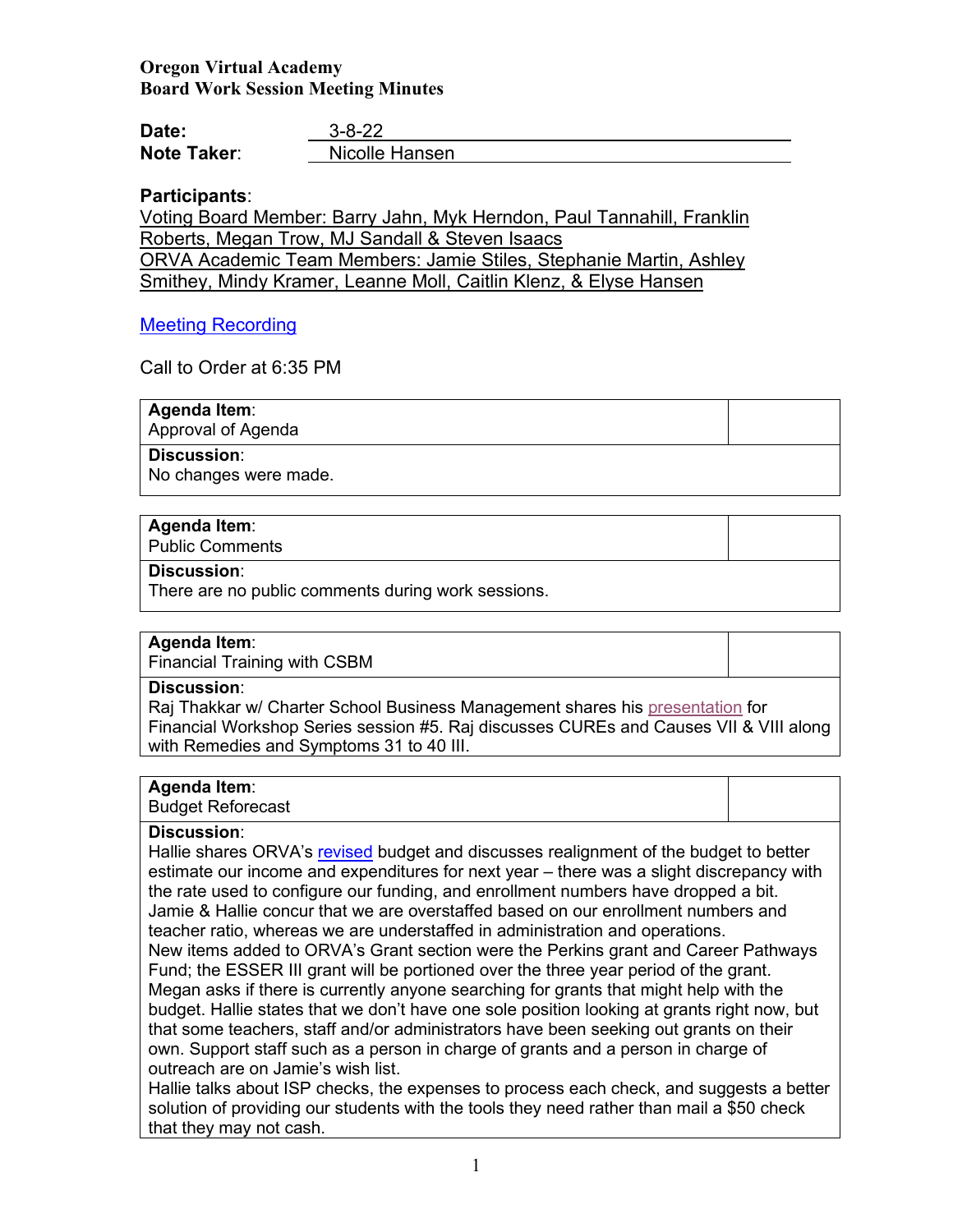Jamie and Hallie will have a proposal for the board which will state that ORVA will no longer be doing ISP checks but will have MiFi devices available for students.

# **Agenda Item**:

ED Eval Lite

#### **Discussion**:

MJ presents the Executive Director Evaluation proposal:

**ED Eval-Lite draft proposal –** From the nine Leadership Standards, choose three that you believe your leadership has made the most impact during this past year. Please write a *brief* **narrative statement** for each, accompanied by a bulleted list of the activities, efforts, products and any other artifact or item that supports your narrative. This list does not need to be inclusive, only representative. **9 Leadership Standards:** 1- Visionary Leadership; 2- Policy and Governance; 3-

Communications; 4- Effective Management; 5- Curriculum Planning/Development; 6- Instructional Leadership; 7- Resource Management; 8- Ethical Leadership; 9- Labor Relations.

The board came to a consensus in that adopting this model would put us on track for the 22-23 evaluation cycle and will allow us to do our due diligence as opposed to a 'hurry up & do' evaluation.

### **Agenda Item**:

Board Policies – first reading packet #6

### **Discussion**:

Myk goes over edited policies 6: DJC: Bidding Requirements

GBEDA-AR: Drug & Alcohol Testing-Transportation Personnel

GBH/JECAC: Staff/Student/Parent Relations

GBL: Personnel Records

GBNA-AR: Hazing/Harassment/Intimidation Staff Reporting Procedures

GBNAA/JHFF: Suspected sexual conduct with students & reporting requirements

GBNAA/JHFF-AR: Suspected sexual conduct report procedures & forms

GBNAB/JHFE: Suspected abuse of a child reporting requirements

GBNAB/JHFE-AR(1): Reporting suspected abuse of a child

#### **Agenda Item**:

Mask Guidance Changes

#### **Discussion**:

Jamie briefly mentions the mask guidance update from OHA & ODE and states that an addendum will be added to our current vaccine/masking policy – OHA is leaving it up to schools to make their own decisions whether to require masks or not. Jamie, Stephanie, and Barry will further discuss ORVA's stance with masking requirements.

# **Agenda Item**:

ED Topics: Celebrations

## **Discussion**:

Jamie shares celebrations for staff in her [ED Report.](https://k12inc-my.sharepoint.com/:p:/g/personal/nhansen_oregonva_org/EauvCe0Sl9ZAinLxVCS5dHMBpcrxmuZTYDsYAgV1kGQB1A?e=14noQP)

#### **Agenda Item**:

Regular Board Meeting over spring break

### **Discussion**:

Jamie and Barry move the Regular Board Meeting from 3/22/22 to 3/29/22 per Hallie's suggestion.